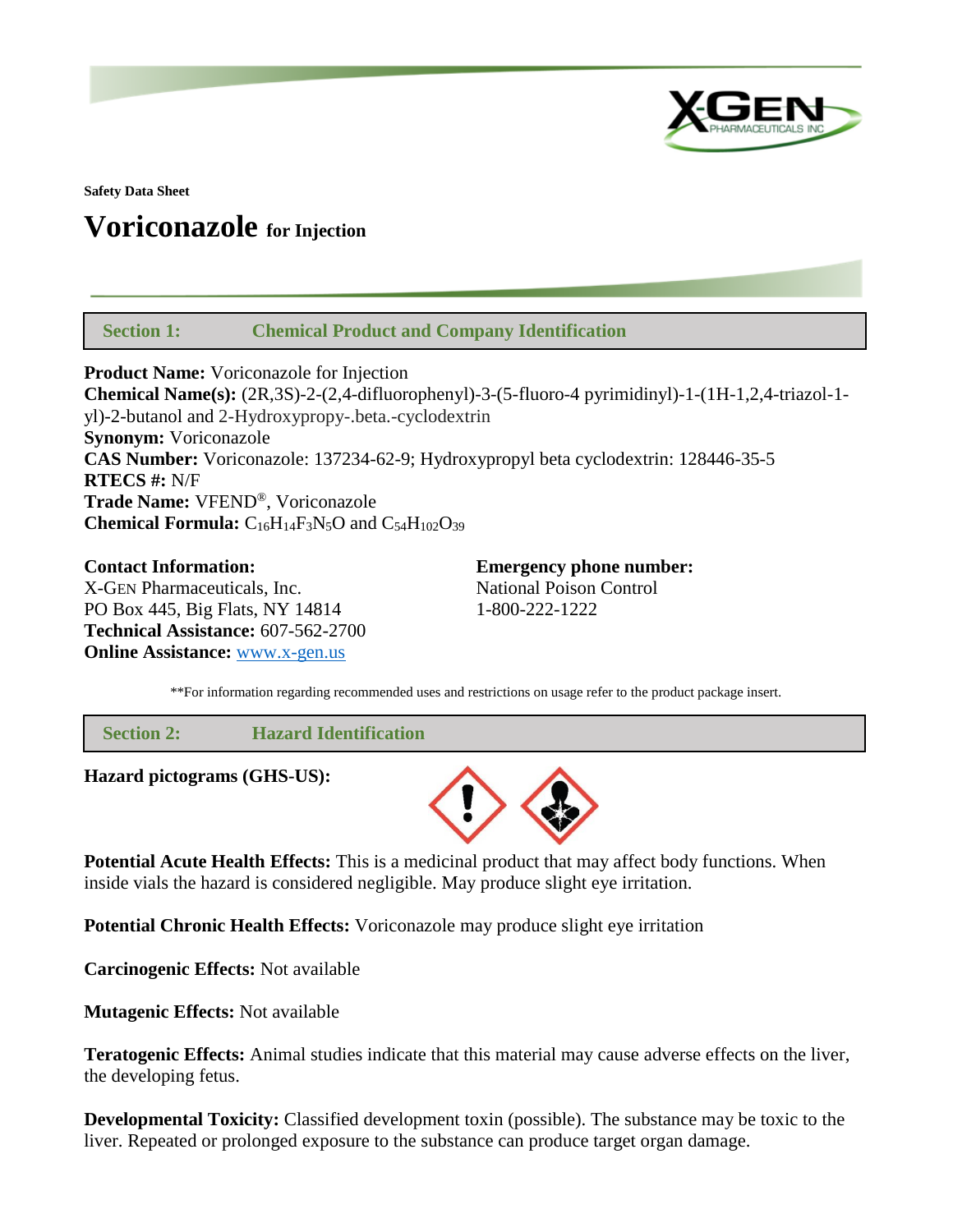**Adverse effects:** The substance is possibly harmful for the aquatic environment, due to its antibiotic properties. The most common adverse effects reported with clinical use of voriconazole include visual disturbance, elevations of liver function tests and skin rash. Voriconazole has been associated with photosensitivity skin reactions especially during long term therapy.

| <b>Section 3:</b>               | <b>Composition and Information on Ingredients</b> |             |                        |  |
|---------------------------------|---------------------------------------------------|-------------|------------------------|--|
| <b>Principle Components:</b>    |                                                   |             |                        |  |
| <b>Name</b>                     |                                                   | $CAS \#$    | Oty per unit (mg/vial) |  |
| Voriconazole                    |                                                   | 137234-62-9 | <b>200</b>             |  |
| Hydroxypropyl beta cyclodextrin |                                                   | 128446-35-5 | 3,200                  |  |
|                                 |                                                   |             |                        |  |
| <b>Section 4:</b>               | <b>First Aid Measures</b>                         |             |                        |  |

General: Remove from exposure. Remove contaminated clothing. For treatment advice, seek guidance from an occupational health physician or other licensed health-care provider familiar with workplace chemical exposure. If person is not breathing give artificial respiration. If breathing is difficult give oxygen. Persons developing serious hypersensitivity (anaphylactic) reactions must receive immediate medical attention. Obtain medical attention.

**Inhalation:** If inhaled remove to fresh air. If not breathing, give artificial respiration or give oxygen by trained personnel. Get immediate medical attention.

**Skin contact:** In case of skin contact, immediately wash skin with soap and plenty of water. Remove and wash / dispose of contaminated clothing promptly. Get medical attention if symptoms occur.

**Eye contact:** In case of contact with eyes, hold eyelids apart and flush eyes with plenty of water. After initial flushing, remove any contact lenses and continue flushing for at least 15 minutes. Have eyes examined and tested by medical personnel.

**Ingestion:** If swallowed, wash out mouth with water provided person is conscious. Never give anything by mouth to an unconscious person. Get medical attention. DO NOT induce vomiting unless directed to do so by medical personnel.

**Notes to physician:** See product package insert for complete information.

**Medical Attention:** Seek emergency medical attention if you think you have used too much of this medicine.

 **Section 5: Fire Fighting Measures**

**Flammability of the product:** No applicable information found.

**Combustion Products:** Carbon monoxide, carbon dioxide, nitrogen oxide and fluorine-containing compounds also emits toxic fumes under fire conditions.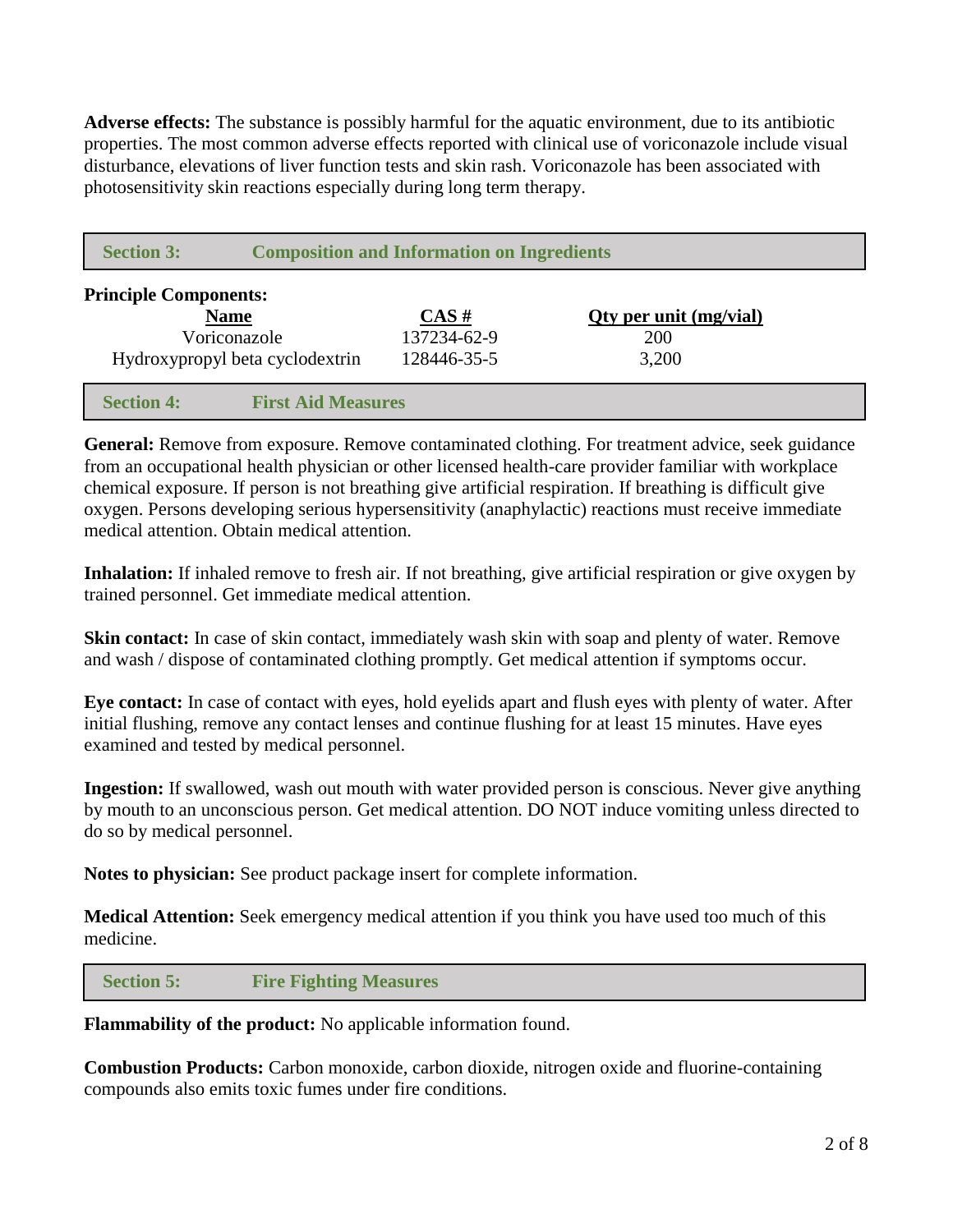**Unusual Fire and Explosion Hazards:** No applicable information found. Fine particles (such as dust and mist) may fuel fires/explosions.

**Extinguishing Media and instruction:** Use water spray, DRY chemical powder or appropriate foam, carbon dioxide.

**Protective equipment & precautions for firefighters:** As in any fire, evacuate personnel to a safe area. Firefighters should wear self-contained breathing apparatus pressure-demand, MSHA/NIOSH (approved or equivalent) and full protective gear to prevent contact with eye and skin.

**Special remarks on fire hazard:** No applicable information found.

**Special remarks on explosion hazard:** No applicable information found.

 **Section 6: Accidental Release Measures**

## **Release to land:**

**Land spill:** Vacuum material with appropriate dust collection in place. If a vacuum is not available, lightly mist material and remove by sweeping or wet wiping. Wear appropriate equipment including eye protection, to avoid exposure. Ventilate area and wash spill site after pick-up complete.

**Small Spill:** Contain the source of spill when it is safe to do so. Use appropriate tools to put the spilled solid in a convenient waste disposal container, taking care NOT to generate dust. Finish cleaning by using a filtered vacuum to clean dry solids and use a damp cloth on the contaminated surface to clean spill area thoroughly. Place waste in appropriately labeled, sealed container for disposal in accordance with local, state, and federal regulations.

**Large Spill:** Non-Essential personnel should be evacuated from the affected area. Vacuum material with appropriate dust collection in place. If a vacuum is not available, lightly mist material and remove by sweeping or wet wiping. Wear appropriate equipment including eye protection, to avoid exposure. For proper waste disposal, see section 13 of the SDS.

**Release to air:** Avoid raising and breathing dust. If dust is generated, wear a disposable dust respirator (N95), and reduce exposures by ventilating area. Clean up spill immediately.

**Release to Water:** Do not empty into drains. If the spill could potentially enter any waterway, including intermittent dry creeks, contact the local authorities. In the USA, contact: **USA Coast Guard National Response Center** 1-800-424-8802.

In case of accident or spill, notify: **National Poison Control** 1-800-222-1222

Refer to local water authority; drain disposal is not recommended.

**Protective equipment:** Reference section 8 for Personal Protection, and section 13 for proper disposal information.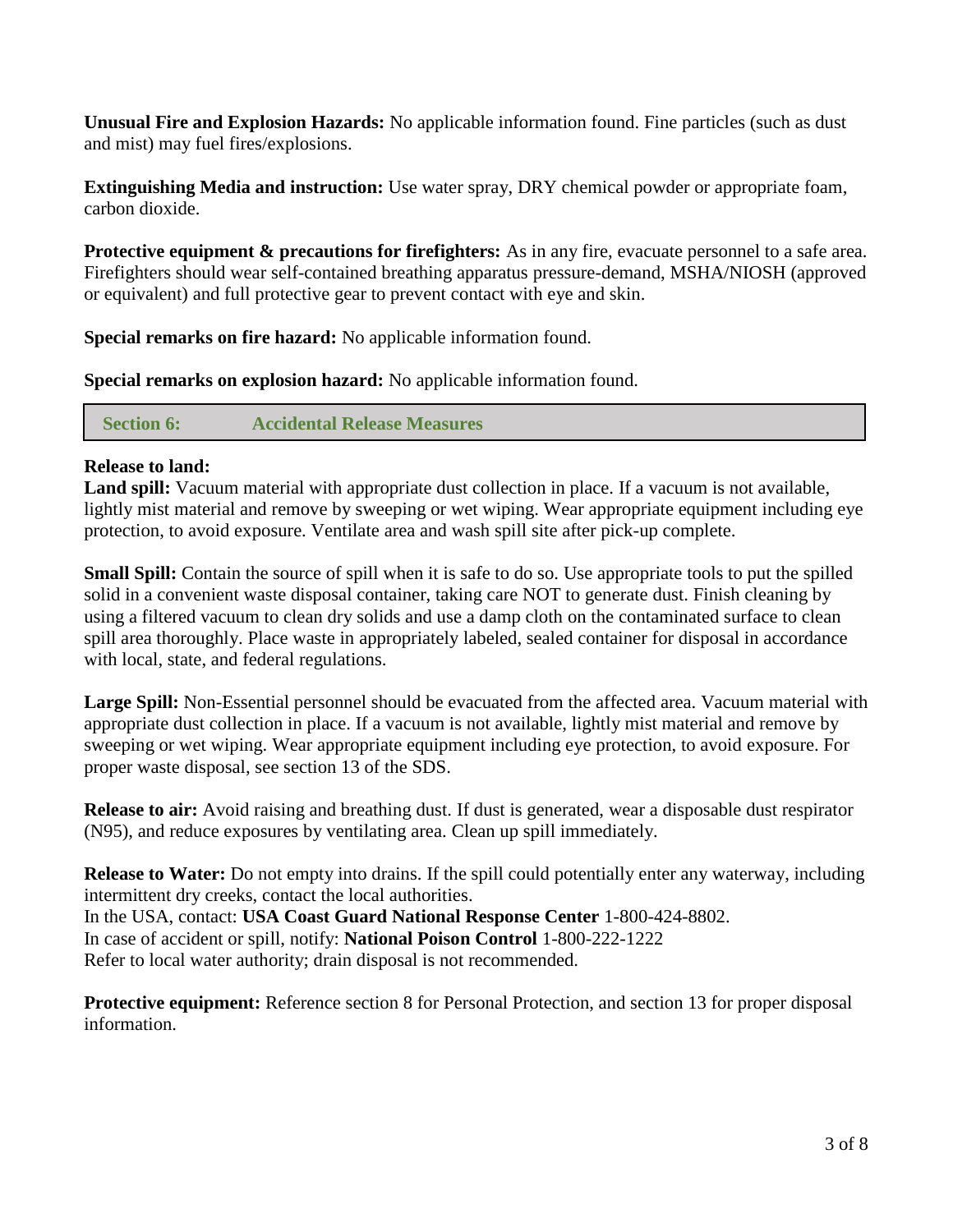## **Section 7: Handling and Storage**

**Handling:** As a general rule, when handling Voriconazole for Injection, wash thoroughly after handling. Wash hands before eating. Use with adequate ventilation. Avoid breath dust, vapor, mist or gas. Avoid contact with skin, eyes. Avoid ingestion and inhalation. Avoid prolonged or repeated exposure. When handling, use appropriate personal protective equipment (See section 8).

**Storage:** Keep container tightly closed. Keep container in a cool, dry, well ventilated area. Protect from light and store at controlled room temperature 20° - 25°C (68° - 77°F). Refer to product packaging.

**Incompatibilities:** Keep away from strong oxidizing agents.

#### **Section 8: Exposure Controls / Personal Protection**

**Engineering Controls:** Use process enclosure, local exhaust ventilation, or other engineering controls to keep airborne levels below recommended exposure limits. If user operation generates dust, fume or mist, use ventilation to keep exposure to airborne contaminants below the exposure limit. When inside vials the hazard is considered negligible. If opened for some purpose, then follow below advices.

**Personal Protection:** Safety glasses. Lab coat. Chemical-resistant gloves. Dust respirator. Be sure to use an approved/ certified respirator or equivalent. Wear safety glasses or goggles if eye contact is possible. Full suit. Dust respirator. Boots. Gloves. A self-contained breathing apparatus should be used to avoid inhalation of the product. Suggested protective clothing might not be sufficient; consult a specialist BEFORE handling this product.

**Respiratory Protection:** Under normal use, respirators are not required. Use NIOH/MSHA approved respirator if exposure limits are exceeded or when dust generated. Personnel wearing respirators should be fit tested and approved for respirator use, under OSHA Respiratory Protection Standard 29 CFR 1910.134.

**Exposure limit:** This product is not specifically listed by OSHA as hazardous. However, this material may cause sensitization or an allergic response with minimal exposure. Under conditions of overexposure, the material may be hazardous.

| <b>Section 9:</b>                                   | <b>Physical and Chemical Properties</b> |                                               |  |
|-----------------------------------------------------|-----------------------------------------|-----------------------------------------------|--|
| <b>Physical appearance:</b> A lyophilized powder or |                                         | <b>Melting Point: Not Established</b>         |  |
| cake                                                |                                         | <b>Freezing Point: Not Established</b>        |  |
| <b>Color:</b> White to off white                    |                                         | <b>Boiling Point: Not Established</b>         |  |
| <b>Molecular Weight:</b> Not available              |                                         | <b>Flash Point: Not Established</b>           |  |
| <b>Taste:</b> Not available                         |                                         | <b>Evaporation rate: Not Established</b>      |  |
| <b>Odor:</b> Not available                          |                                         | <b>Flammability:</b> Not Established          |  |
| <b>Odor Threshold: Not Established</b>              |                                         | <b>Upper Flammable Limit: Not Established</b> |  |
| $pH: 4.5-8.0$                                       |                                         | <b>Lower Flammable Limit: Not Established</b> |  |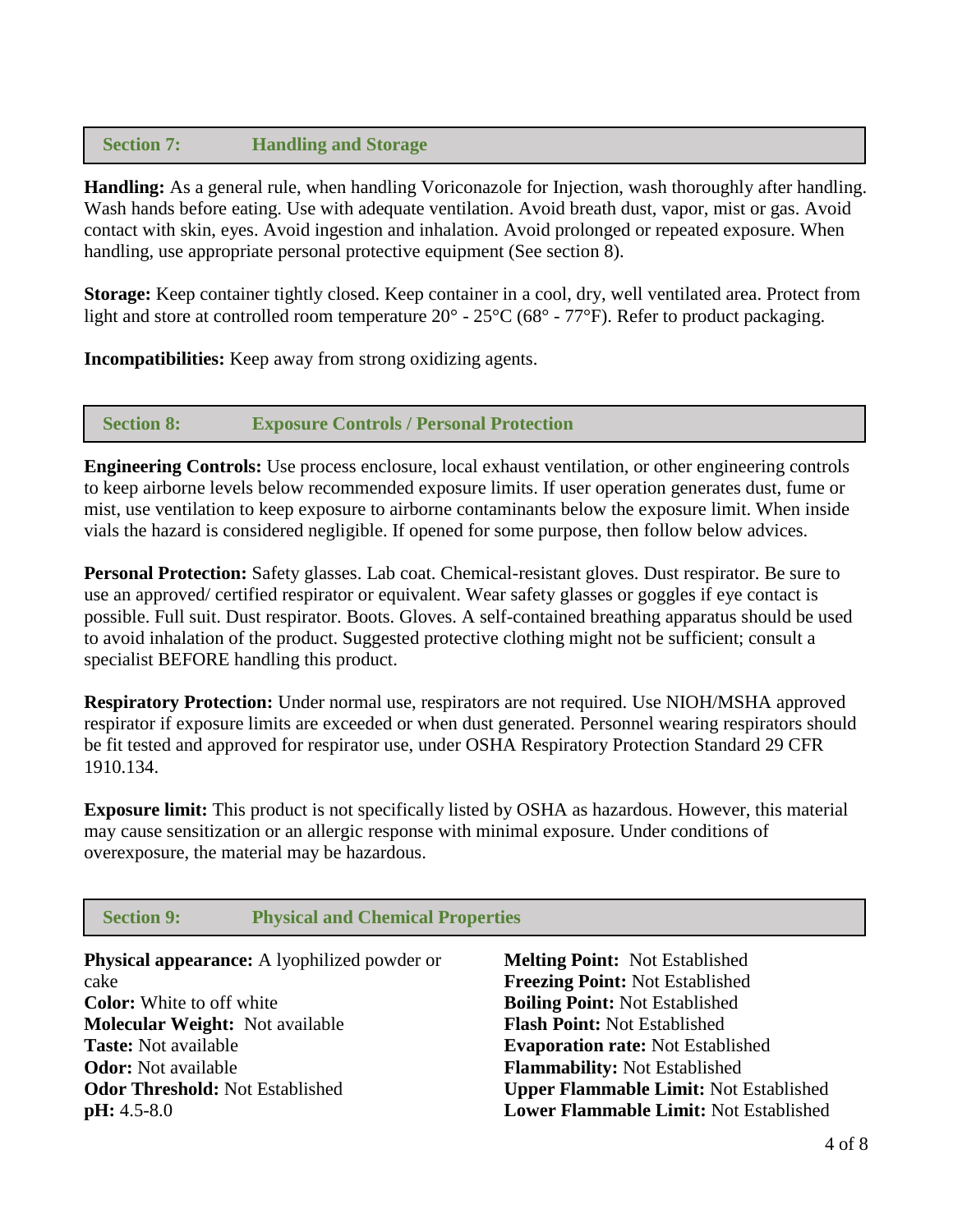#### **Section 10: Stability and Reactivity**

**Reactivity:** No applicable information found.

**Chemical stability:** Stable at normal temperatures and pressures.

**Possibility of hazardous reaction:** No applicable information found.

**Conditions to avoid:** Moisture, heat.

**Incompatible materials:** Acids, strong oxidizer.

**Hazardous decomposition products:**  $CO_x$ ,  $NO_x$  and emits toxic fumes under fire conditions.

**Corrosion:** No Data Available.

**Polymerization:** Not known to occur.

#### **Section 11: Toxicological Information**

**Routes of exposure:** Absorbed through skin, eye contact, inhalation and ingestion.

#### **Symptoms:**

**Short term:** May produce slight eye irritation/ May be harmful if swallowed. Accidental ingestion may cause effects similar to those seen in clinical use. **Long term:** Adverse reproductive effects seen in repeat-dose animal studies are consistent with the pharmacologic action of this drug and are expected to be relevant to humans. Animal studies indicate that this material may cause adverse effects on the liver and developing fetus.

**Reproductive toxicity:** If this drug is used during pregnancy, or if the patient becomes pregnant while taking this drug, the patient should be apprised of the potential risk to the fetus. Women of childbearing potential should use effective contraception during therapy.

#### **FDA Pregnancy Category:** D

**Toxicity to animals: Oral Rat/Mouse:** LD50: 300 mg/kg **Oral Rat/Mouse:** LDmin: 100mg/kg

**Rat IV:** LD50: 100 mg/kg **Rat Dermal:** LD50: 2000mg/kg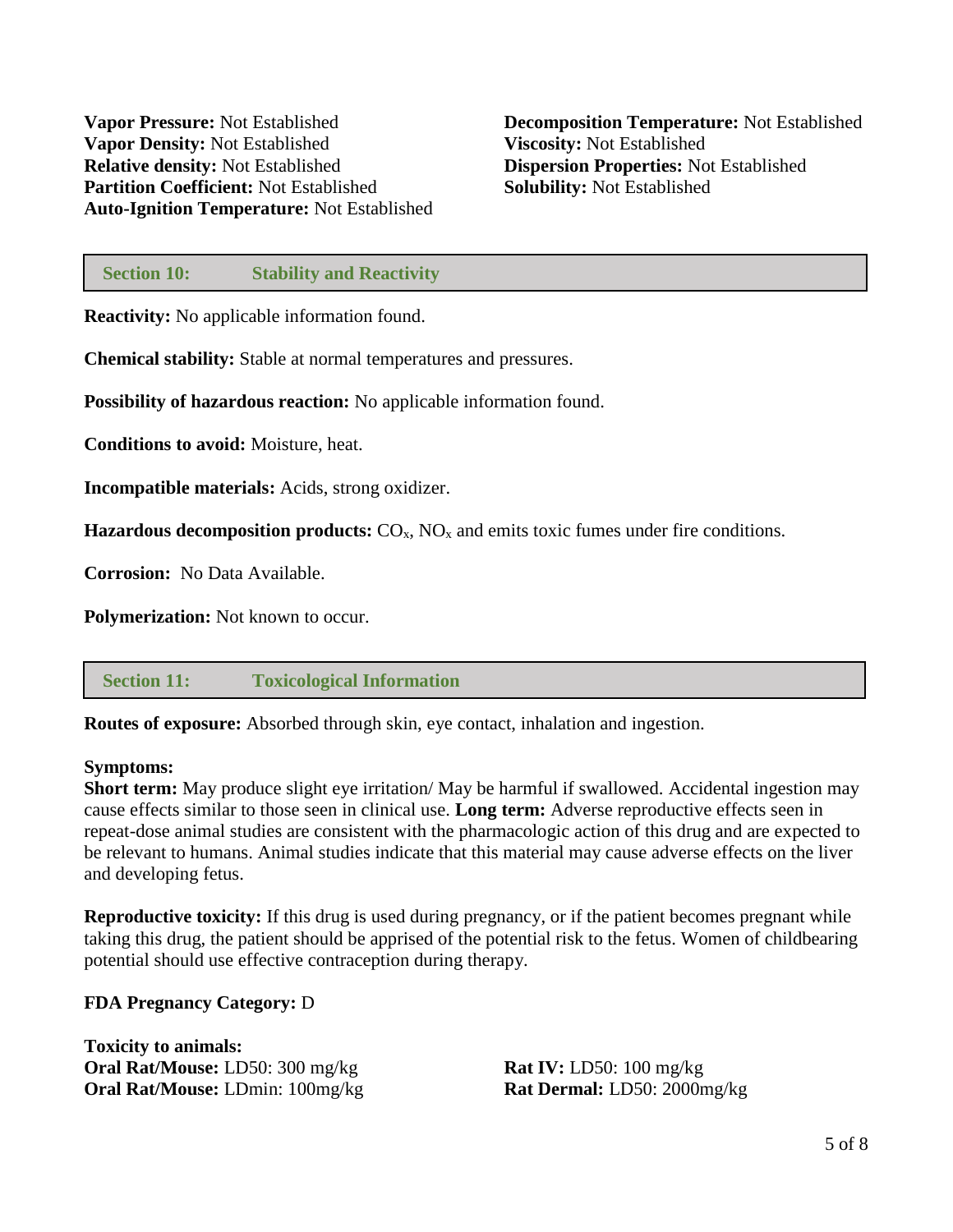**Skin Irritation:** Rabbit: Non-irritating **Skin Sensitization – GPMT:** Guinea Pig: Negative **Eye Irritation:** Rabbit: Minimal

**1 Month(s) Rat:** Oral30 mg/kg/day NOAEL Liver **6 Month(s) Rat:** Oral 3 mg/kg/day NOAEL Liver, Kidney **12 Month(s) Dog:** Oral 8 mg/kg/day NOAEL Liver **6 Month(s) Rat:** Intravenous 10 mg/kg/day NOAEL Liver **6 Month(s) Dog:** Oral 6 mg/kg/day NOAEL Liver

**Reproductive & Fertility Rat:** Oral3 mg/kg/day NOAEL Fetotoxicity **Embryo/Fetal Development Rat:** Oral 10 mg/kg/day LOAEL Teratogenic

**Bacterial Mutagenicity (Ames)** Bacteria: Negative *In Vitro* **Human Lymphocytes:** Equivocal *In Vivo* **Micronucleus Mouse:** Negative

**2 Year(s) Rat:** Oral 19 mg/kg/day NOEL Benign tumors, Liver **2 Year(s) Mouse:** Oral 30 mg/kg/day NOAEL Malignant tumor, Liver

**Measures of toxicity:** Not available

**Additional reproductive health and toxicity data is available from the National Institute for Occupational Safety and Health (NIOSH) and/or Registry of Toxic Effects of Chemical Substance (RTECS).**

 **Section 12: Ecological Information**

**Ecotoxicity:** No applicable information found

**Bioaccumulation potential:** No applicable information found

**Products of biodegradation:** No applicable information found

**Toxicity of the products of biodegradation:** No applicable information found

 **Section 13: Disposal Information**

**Waste classification:** Non-Hazardous (This product is not specifically listed by OSHA as hazardous. However, this material may cause sensitization or an allergic response with minimal exposure. Under conditions of overexposure, the material may be hazardous.)

**Waste from residues/unused products:** Dissolve or mix material with a suitable combustible solvent and incinerate in a chemical incinerator equipped with an afterburner and scrubber. Material should be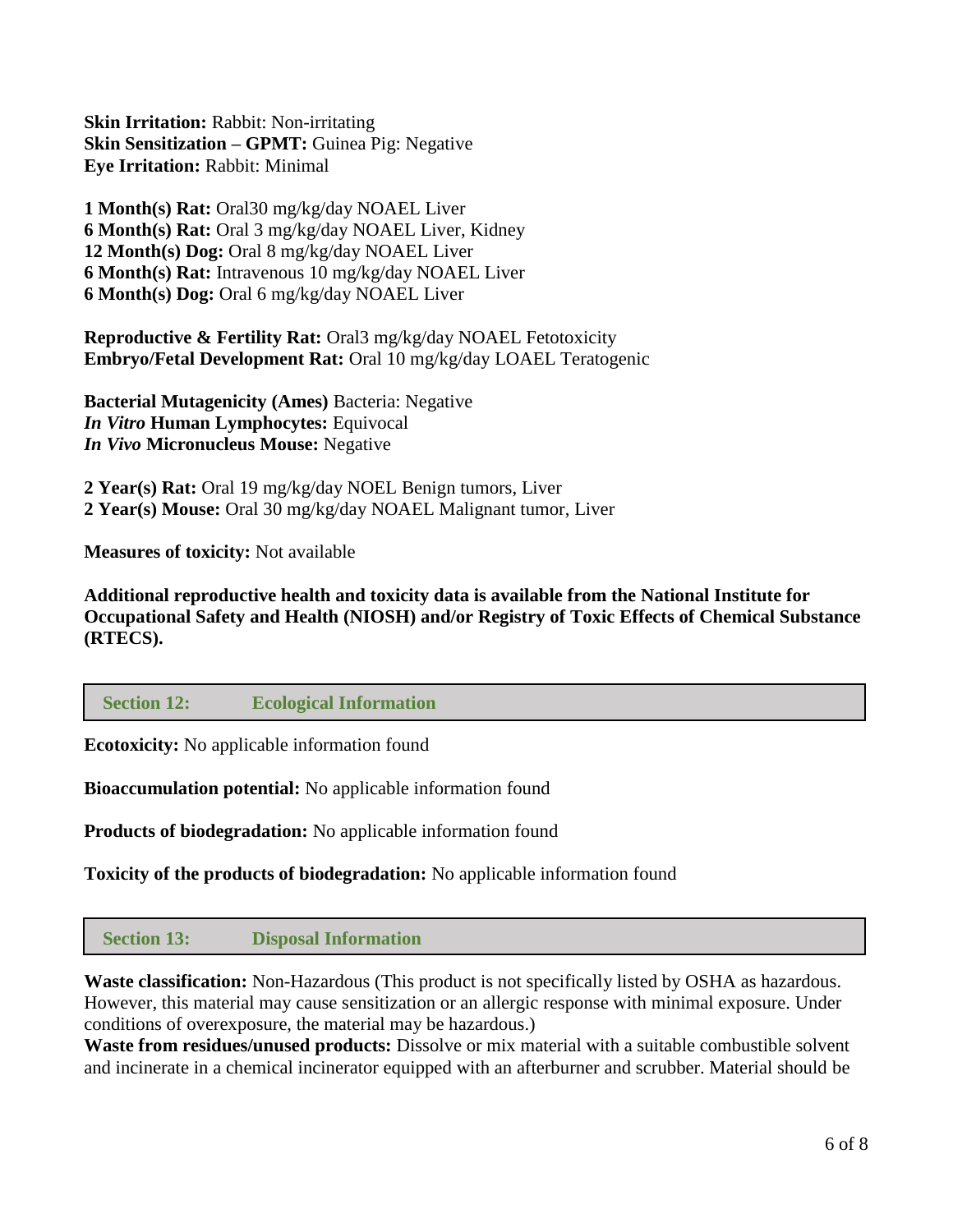disposed of in accordance with all local and national legislation. Packaging should be disposed of in line with all local and national legislation. Handle contaminated vials as product.

**Waste Disposal:** Disposal includes medicine, empty vials. Dispose of waste in accordance with all applicable federal, state and local laws.

#### **Section 14: Transport Information**

**DOT Classification:** Not a DOT controlled material (United States) USA DOT **Proper Shipping Name:** Not regulated CANADA **Proper Shipping Name:** Not regulated. AIR (ICAO/IATA) **Proper Shipping Name:** Not regulated. VESSEL (IMO/IMDG) **Proper Shipping Name:** Not regulated. EUROPEAN Transportation: **ADR/RID Hazard Classification:** Not regulated. U.S. Customs Harmonization Number: Not regulated. **UN Number:** Not regulated **UN Shipping name:** Not relevant **Transport hazard class:** Not relevant **Packing Group:** Not relevant **Environmental hazard:** None **Transport in bulk:** Not relevant **Special precautions needed with transport:** None

 **Section 15: Regulatory Information**

#### **EUROPEAN COMMUNITY**

**Council Directive 94/33/EC of 22 June 1994 on the protection of young people at work:** Must not be used by persons under 18 years of age.

**Council Directive 92/85/EEC of 19 October 1992 on the introduction of measures to encourage improvements in the safety and health at work of pregnant workers and workers who have recently given birth or are breastfeeding:** Not regulated. However, it is recommended, that the employer assess the working conditions and, if there is any risk to the safety or health and any effects on the pregnancy or breastfeeding of workers, take the necessary measures to adjust the working conditions.

**Implementation of directive 2001/82/EC of the European Parliament and of the council of 6 November 2001 in the Community code relating to veterinary medical products:** Denmark: The Danish Medicines Agency must be notified that this substance is produced, imported, exported, stored, sold, delivered, packed, possessed or in other ways handled in Denmark. For other countries: Please contact national authorities regarding notification of the substance.

#### **Federal and State Regulations:**

# **UNITED STATES FEDERAL REGULATIONS**

**Superfund Amendments and Reauthorization Act (SARA) Title III 311/312 hazard categories: Fire:** No **Pressure generating:** No **Reactivity:** No **Acute:** Yes **Chronic:** No